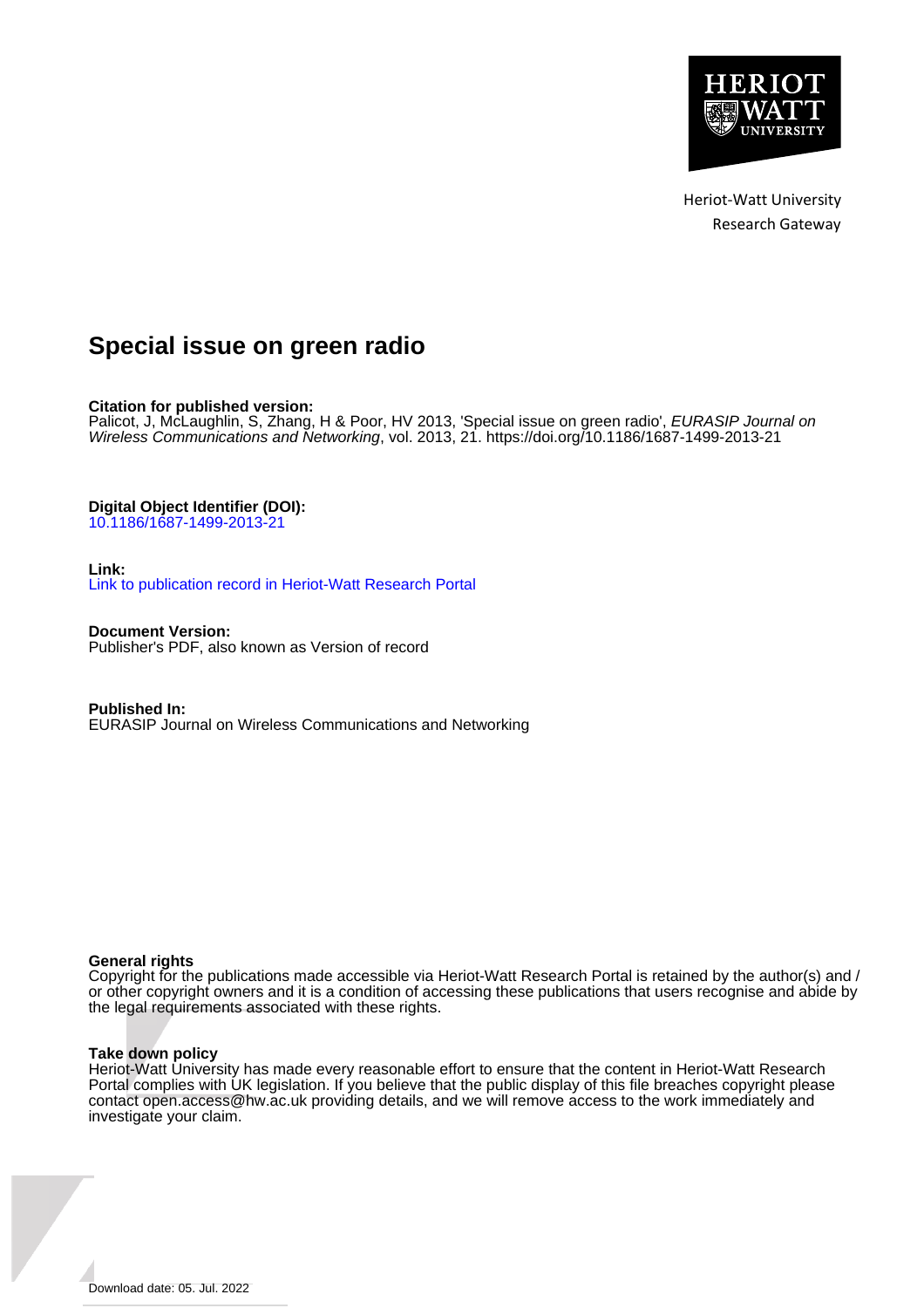# Edition in the contract of the contract of the contract of the contract of the contract of the contract of the<br>The contract of the contract of the contract of the contract of the contract of the contract of the contract o

## Special issue on green radio

Jacques Palicot<sup>1\*</sup>, Steve McLaughlin<sup>2</sup>, Honggang Zhang<sup>3</sup> and H Vincent Poor<sup>4</sup>

Society has grown increasingly aware of the need to reduce  $CO<sub>2</sub>$  emissions in order to mitigate consequential environmental effects. The primary contributors to  $CO<sub>2</sub>$  emissions are electric power generation, transport, and manufacturing. Information and Communications Technology (ICT) at present contributes a non-negligible 3% of world-wide energy consumption, which in turn causes about 2% of the world-wide  $CO<sub>2</sub>$  emissions. The dramatic growth in Internet traffics and the growing pervasive use of mobile and wireless technologies to support this are likely to increase  $CO<sub>2</sub>$  emissions in the future unless greater energy efficiency can be achieved in networking technologies. Thus, thedevelopment of wireless networks that require lower energy consumption is desirable. In addition to this key driver of reducing  $CO<sub>2</sub>$  emissions, the cost of energy has increased substantially and this is a significant proportion of the costs of any wireless access infrastructure company. These issues have resulted in an increased interest in "green radio" networks that reduce the energy requirements for wireless communications, and can thus contribute not only to goals for sustainable development, but also to the profitability of the telecommunication industry.

Although green radio can be justified in the context of energy consumption as noted above, it also can be viewed in a wider sense, such as in the optimization of spectrum usage to reduce electromagnetic radiation levels in order to enable coexistence of multiple wireless systems (i.e., less interference) as well as to reduce human exposure to radiation, in the recycling and reuse of ICT equipment, and in many other related contexts. There are 17 papers in this special issue. It is difficult to classify these papers into distinct categories, as many of them deal with several aspects of green radio. Nevertheless, the classification proposed by Luis Suarez, Loutfi Nuaymi, and Jean-Marie Bonnin in their overview paper (see below) seems very appropriate for classifying these papers and, referring to Figure [1,](#page-2-0) we can make use of this classification as follows. In particular, this special issue has assembled papers

Full list of author information is available at the end of the article



dealing with network considerations at large (both indoor and outdoor networks), with the cell layout adaptation (CLA) level (six papers), and with efficient techniques for the radio resource management and optimal transmission (EE-RRM-OT) layer (seven papers). Moreover, three papers deal with cognitive radio networks, belonging to the environment learning & information exchange (EL-IE) layer, while two others deal specifically with component optimization aspects, pertaining to the component baseline layer, and one provides a tutorial on some green radio topics.

The paper providing an overview of green radio is "An overview and classification of research approaches in green wireless networks" by Luis Suarez, Loutfi Nuaymi, and Jean-Marie Bonnin. It provides an overview of research directions, both at the component level and at the network level. This overview provides an interesting classification, as noted above, and in addition describes major projects dedicated to green radio. It incorporates 76 references, which provide resources for further reading on all aspects of the subject.

Among the six papers dealing with the CLA layer, the paper entitled "Mobile operators have set ambitious targets—is it possible to boost network capacity while reducing its energy consumption?" by Gilbert Micallef, Preben Mogensen, and Hans-Otto Scheck, deals with the challenges faced by telecommunication operators. It quantifies, through a number of case studies, the impact of specific solutions and how the energy consumption trend can be expected to develop over the next decade. It shows that a hybrid macrocell-picocell upgrade is more energy-efficient than a macrocell or picocell only solution. Results show that network operators can get relatively close to their targets, with energy reductions of up to 40%. The next paper, entitled "Evaluation of the potential for energy saving in macrocell and femtocell networks using a heuristic introducing sleep modes in base stations" by Willem Vereecken, Margot Deruyck, Didier Colle, Wout Joseph, Mario Pickavet, Luc Martens, and Piet Demeester, deals with sleep modes for base stations. It derives a heuristic that can serve as a design tool for establishing a baseline. The authors demonstrate

© 2013 Palicot et al.; licensee Springer. This is an Open Access article distributed under the terms of the Creative Commons Attribution License [\(http://creativecommons.org/licenses/by/2.0\)](http://creativecommons.org/licenses/by/2.0), which permits unrestricted use, distribution, and reproduction in any medium, provided the original work is properly cited.

<sup>\*</sup> Correspondence: [jacques.palicot@supelec.fr](mailto:jacques.palicot@supelec.fr) <sup>1</sup>

<sup>&</sup>lt;sup>1</sup>SUPELEC/IETR Avenue de la Boulais, CS 47601, Cesson-Sévigné Cedex 35576, France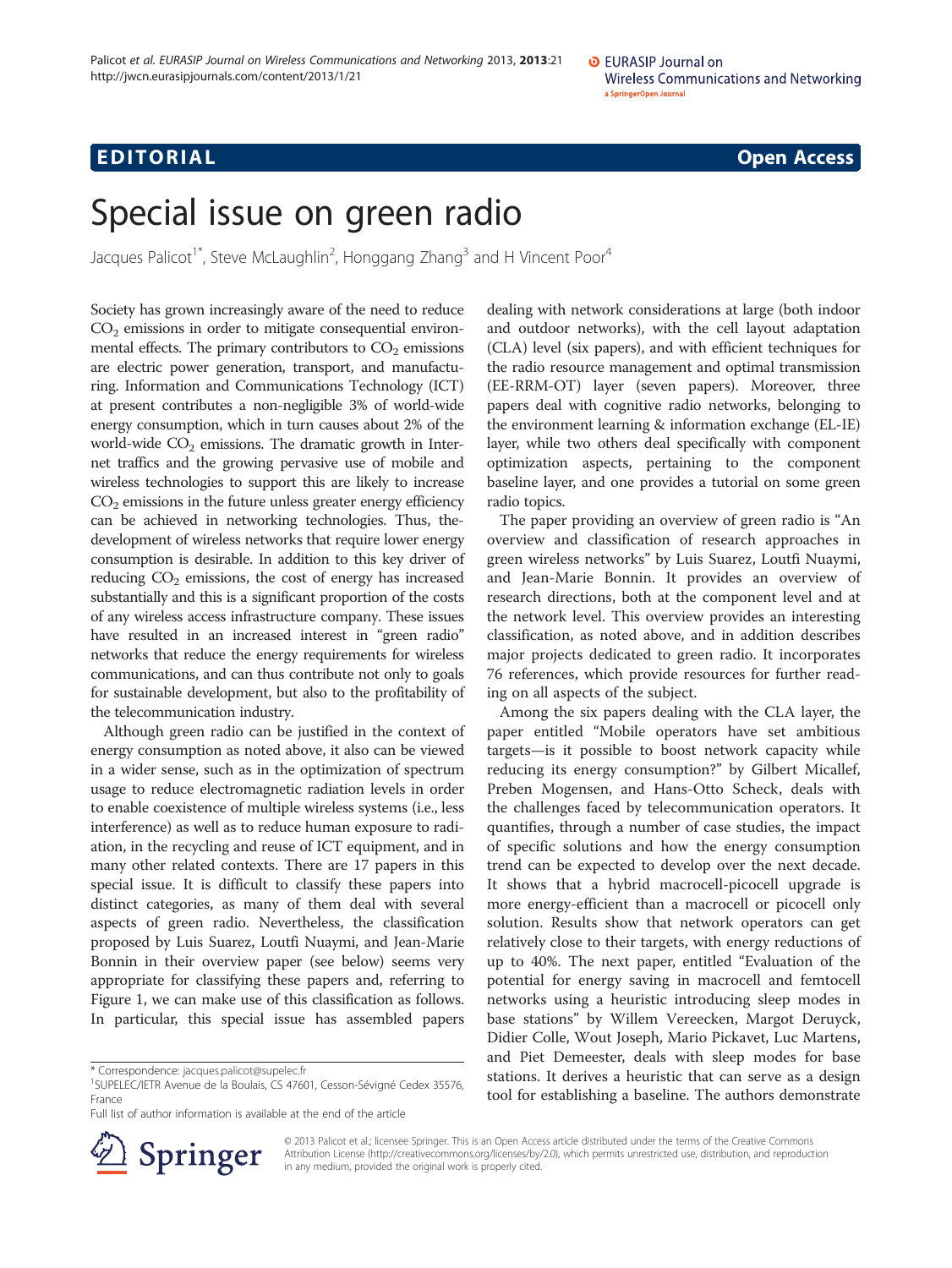<span id="page-2-0"></span>

that sleep modes can lead to significant improvements in energy efficiency and act as an enabler for femtocell deployments. The paper "HopScotch—a low-power renewable energy base station network for rural broadband access," by Colin McGuire, Malcolm R Brew, Faisal Darbari, Gregour Bolton, Anthony McMahon, David H Crawford, Stephan Weiss, and Robert W Stewart, describes an example of broadband access to communities in sparsely populated rural areas running in the Scottish Highlands and Islands. Base stations are powered by a combination of renewable sources creating a low cost and scalable solution. The authors argue that the reliance on renewable power (wind turbines) and the intelligent use of frequency bands (WiFi at 5 GHz and UHF "white space") makes this approach an economical green radio technology that can address the problem of rural broadband access. The next paper entitled "Low energy indoor network: deployment optimization" by Siyi Wang, Weisi Guo, and Tim O'Farrell investigates indoor deployment with a minimum of energy to achieve downlink Quality of Service (QoS). It performs an analysis of two access-technologies (LTE femtocell and WiFi) in a realistic dynamic multi-user and multi-cell interference network. Thanks to a novel theoretical framework, the paper's results show that optimizing the location of access points both within a building and within individual rooms is critical to minimizing the energy consumption. The paper "Dynamic power control for energy harvesting wireless multimedia sensor networks" by Mohammed-Amine Koulali, Abdellatif Kobbane, Mohammed El Koutbi, Hamidou Tembine, and Jalel Ben-Othman deals with wireless multimedia

sensor networks equipped with photovoltaic cells. It proposes a new complete information Markov Decision Process model to characterize a sensor's battery discharge/recharge process and considers the structural properties of optimal transmit policies. Finally in this section the paper entitled "Energy efficiency analysis of one-way and two-way relay systems" by Can Sun and Chenyang Yang provides an in depth and theoretical analysis of energy efficiency for one-way relay transmission and two-way relay transmission and compares these to direct transmission. The paper shows that even relaying, which is often claimed to be a low-energy consumption technique, is not always more energy efficient than direct transmission.

Among the five papers dealing with the RRM and Optimal Transmission Layer, the paper entitled "Resource allocation for energy-efficient cellular systems" by Stefan Videv, John S Thompson, Harald Haas, and Peter M Grant proposes a new scheduler that takes into account energy costs for OFDMA cellular systems. When the energy consumption is dominated by the energy used for data communication as opposed to control channel overhead transmission, a bandwidth expanded mode allows the scheduler to decrease a user's energy consumption by allocating more resource blocks (RBs) and maintaining a constant data rate. The paper further considers a time compression mode, which is a technique that is complementary to bandwidth expanded mode. It allows for energy savings through a reduction of the number of RBs allocated to a user when the energy consumption is dominated by the transmission of signaling traffic. In a realistic framework, the scheduler saves about 38% of energy compared to a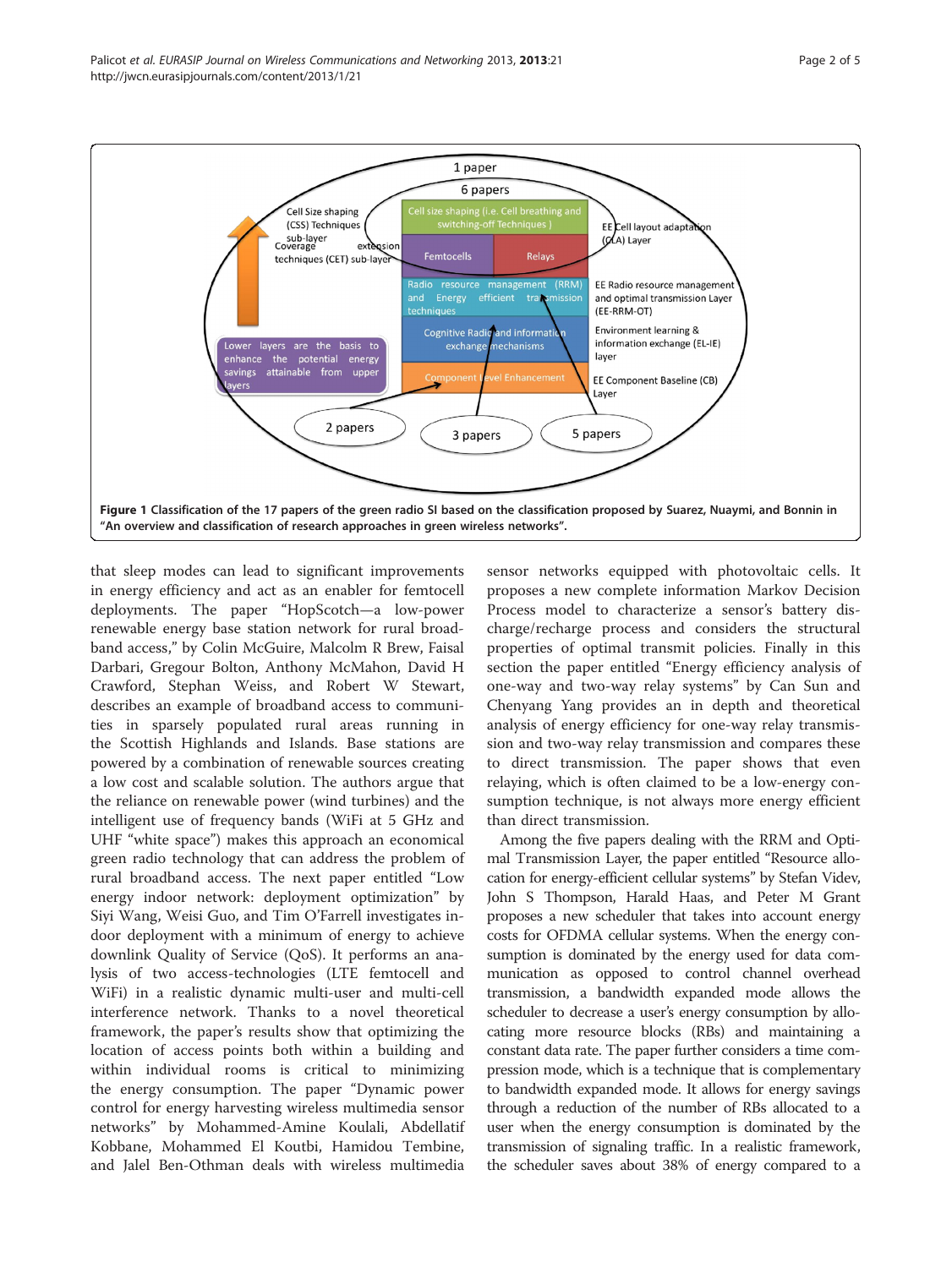frequency selective proportional fair benchmark. The next paper "An energy-efficient opportunistic multicast scheduling based on superposition coding for mixed traffics in wireless networks" by Xing Zhang, Qinzi Li, Yu Huang, and Wenbo Wang discusses with an energy-efficient opportunistic multicast scheduling technique that is based on superposition coding (SC) for multiple mixed unicast and multicast traffic transmission in wireless networks. To improve energy efficiency and system throughput, it considers a combined unicast and multicast SC scheme, which superimposes the unicast or multicast information used by fewer users onto other multicast information used by many users, after dividing all of the traffic into "hot" and "nonhot" traffic based on a certain user number threshold. The paper "Ultra-spectra communication system (USCS): a promising way to energy-efficient green communication networks" by Bin Li, Zheng Zhou, and Weixia Zou proposes a new communication system, named ultra-spectra communication, which combines single cycle modulation with pulse modulation. A performance analysis demonstrates that the overall transmission scheme can indeed be realized within an ultra-low-power framework. The next paper "Energy efficiency in multiaccess fading channels under QoS constraints" by Deli Qiao, Mustafa Cenk Gursoy, and Senem Velipasalar discusses with transmission in a two-user multiaccess fading channels under QoS constraints in the low-power and wideband regimes. Three access types are considered: time-division multiple-access, SC with fixed decoding order, and SC with variable decoding order. The final paper in this grouping, entitled "An energy efficient semi-static power control and link adaptation scheme in UMTS HSDPA" by Yi Huang, Jie Xu, and Ling Qiu, addresses power consumption of the HSDPA system. It proposes a new power control and link adaptation strategy, in which optimal modulation and coding schemes are determined for optimal energy efficiency. This new power control and link adaptation scheme has been extended to the multiple-input multiple-output case and simulation results prove that the gain in energy efficiency is significant and the method is robust.

Among papers dealing with energy-efficient components baseline layer, the paper "Green radio despite 'dirty RF' front-end" by Myriam Ariaudo, Inbar Fijalkow, Jean-Luc Gautier, Mathilde Brandon, Babar Aziz, and Borislav Milevsky deals with the "dirty RF" concept, which refers to the situation in which an imperfect analog front end generates perturbations that can be corrected in the digital domain using signal processing. The authors discuss the implications of this approach for green radio. The paper "Wake-up receiver for radio-on-demand wireless LANs" by Suhua Tang, Hiroyuki Yomo, Yoshihisa Kondo, and Sadao Obana deals with the idle state consumption of wireless local area networks access points. The idea is to wake up the access point only during times of active data communications. It examines the effects of an imperfect radio frequency band pass filter, and suggests soft decision and optimal parameters for both signal detection and signal recognition. The results of the paper confirm that the proposed scheme, for a moderate cost, offers good performance in delivering wake-up signals and controlling false wake-up events caused by wireless local area network signals.

Among the three papers belonging to the EL-IE layer, two papers deal with compressive sensing, which proposed as method for reducing power consumption. Both papers deal with cognitive radio networks. The first of these papers, "A novel reduced power compressive sensing technique for wideband cognitive radio" by Yasin Miar, Claude D'Amours, and Tyseer Aboulnasr, considers sub-Nyquist non-uniform sampling for spectrum sensing to reduce the power consumption of the analog-to-digital converter. The missing samples are estimated by using the expectationmaximization algorithm. The authors show that the proposed sub-Nyquist rate non-uniform sampler is accurate enough to detect the edges of the estimated power spectral density. The second paper, "Efficient blind spectrum sensing for cognitive radio networks based on compressed sensing" by Shancang Li, Xinheng Wang, and Xu Zhou, proposes to improve signal reconstruction algorithms by using  $\ell_p$ -norm  $(0 < p < 1)$  minimization instead of  $\ell_1$  or  $\ell_1/\ell_2$  mixed minimization that are commonly used in existing signal recovery schemes. Simulation results show that the proposed solution has a higher spectrum sensing sensitivity and accuracy, and improved reconstruction speed. The third paper dealing with issues at this layer is "Distributed beam forming with phase-only control for green cognitive radio networks" by Xiaohua Lian, Homayoun Nikookar, and Leo P Ligthart. It deals with a new distributed beam-forming technique designed to reach secondary users. By simply controlling only the phase of the transmitted signals, the new method decreases the energy consumption of cognitive radio nodes.

The Guest Editors would like to thank the authors of all papers submitted (both those that were accepted and those that, unfortunately, could not be included) for considering our special issue to disseminate their work. We also would like to warmly thank all the reviewers for their difficult and conscientious work and for the time they spent in reviewing. We also extend our thanks to the JWCN staff, in particular Bernardino McCartney, and to the JWCN Editor-in-Chief Luc Vandendorpe, for offering us the opportunity to present this special issue. We hope that the reader can use the research results presented in these 17 papers to adopt green radio principles in future radio communication systems.

Prof. Jacques Palicot, SUPELEC/IETR, received, in 1983, his PhD degree in Signal Processing from the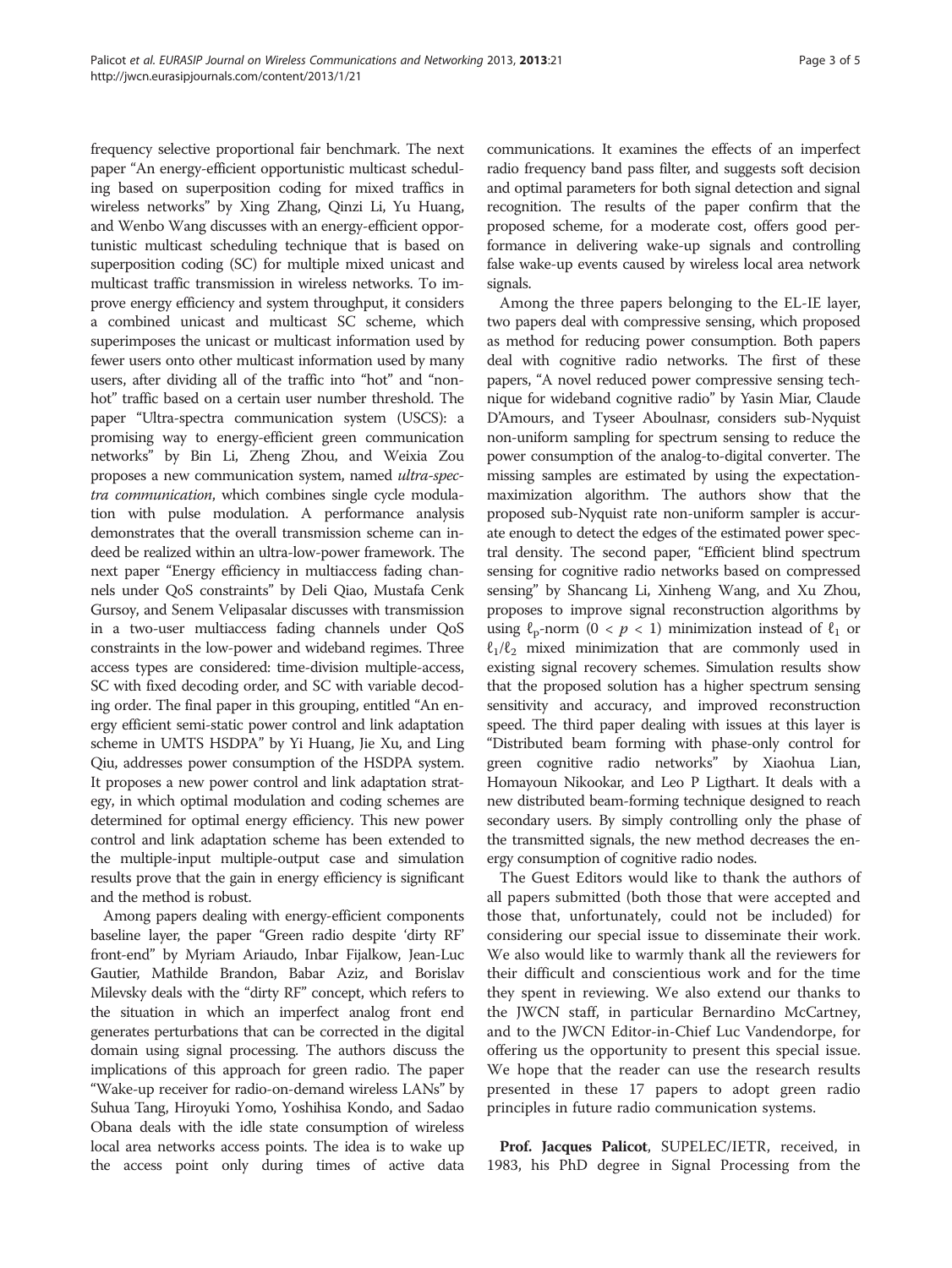University of Rennes. Since 1988, he has been involved in studies about equalization techniques applied to digital transmissions and analog TV systems. Since 1991, he has been involved mainly in studies concerning the digital communications area and automatic measurements techniques. He has taken an active part in various international bodies EBU, CCIR, URSI, and within RACE, ACTS, and IST European projects. He has published various scientific articles notably on equalization techniques, echo cancellation, hierarchical modulations, and Software Radio techniques. He is currently involved in adaptive Signal Processing and in new techniques as Software Radio, Cognitive radio and Green Radio. From November 2001 to September 2003, he had a temporary position with INRIA/IRISA in Rennes. He serves as Associate Editor for EURASIP JASP since 2008. He also served as lead guest editor for several Special Issues on Software Radio, Cognitive Radio, and Green Radio. He was Technical Program Chairman of CROWNCOM 2009 and Co General Chairman of ISCIT 2011. Since October 2003, he is with Supélec in Rennes where he leads the Signal Communications and Embedded Electronics (SCEE) research team.

Prof. Stephen McLaughlin was born in Clydebank, Scotland in 1960. He received his B.Sc. degree in Electronics and Electrical Engineering from the University of Glasgow in 1981 and the Ph.D. degree from the University of Edinburgh in 1990.

From 1981 to 1984, he was a Development Engineer in industry involved in the design and simulation of integrated thermal imaging and fire control systems. From 1984 to 1986, he worked on the design and development of high-frequency data communication systems. In 1986, he joined the Department of Electronics and Electrical Engineering at the University of Edinburgh as a research fellow where he studied the performance of linear adaptive algorithms in high noise and non-stationary environments. In 1988, he joined the academic staff at Edinburgh, and from 1991 until 2001 he held a Royal Society University Research Fellowship to study nonlinear signal processing techniques. In 2002, he was awarded a personal Chair in Electronic Communication Systems at the University of Edinburgh. In October 2011, he joined Heriot-Watt University as a Professor of Signal Processing and Head of the School of Engineering and Physical Sciences. His research interests lie in the fields of adaptive signal processing and nonlinear dynamical systems theory and their applications to biomedical, energy, and communication systems. Prof McLaughlin is a Fellow of the Royal Academy of Engineering, of the Royal Society of Edinburgh, of the Institute of Engineering and Technology and of the IEEE.

Prof. H. Vincent Poor (Ph.D., Princeton 1977) is the Dean of Engineering and Applied Science at Princeton University, where he is also the Michael Henry Strater University Professor. From 1977 until he joined the Princeton faculty in 1990, he was a faculty member at the University of Illinois at Urbana-Champaign. He has also held visiting appointments at a number of universities, including Imperial College, Stanford, and Harvard. His research interests are primarily in the areas of statistical signal processing, stochastic analysis, and information theory, with applications in wireless networks and related fields such as social networks and smart grid. Among his publications in these fields are the recent books Classical, Semi-classical and Quantum Noise (Springer, 2012), and Smart Grid Communications and Networking (Cambridge University Press, 2012). Dr. Poor is a member of the U.S. National Academy of Engineering and the U.S. National Academy of Sciences, a Fellow of the IEEE and the American Academy of Arts & Sciences, and an International Fellow of the Royal Academy of Engineering of the U.K. He has served as the President of the IEEE Information Theory Society and as Editor-in-Chief of the IEEE Transactions on Information Theory. In 2002, he received a Guggenheim Fellowship, and in 2005 he received the IEEE Education Medal. Recent recognition of his work includes the 2010 IET Ambrose Fleming Medal for Achievement in Communications, the 2011 IEEE Eric E. Sumner Award, a Royal Academy (U.K.) Distinguished Visiting Fellowship (2012), and honorary doctorates from Aalborg University (2012), the Hong Kong University of Science and Technology (2012), and the University of Edinburgh (2011).

Prof. Honggang Zhang is the International Chair Professor of Excellence, CominLabs Excellence Center (Laboratoire d'Excellence), Université Européenne de Bretagne (UEB - European University of Brittany) and Supelec/IETR, France, as well as a Professor of the Department of Information Science and Electronic Engineering, Zhejiang University, China. He is an Honorary Visiting Professor of the University of York, UK. He received the Ph.D. degree in Electrical Engineering from Kagoshima University, Japan, in March 1999. From October 1999 to March 2002, he was with the Telecommunications Advancement Organization (TAO) of Japan, as a TAO Research Fellow. From April 2002 to November 2002, he joined the TOYOTA IT Centre. From December 2002 to August 2004, he has been with the UWB Research Consortium, Communications Research Laboratory (CRL) and National Institute of Information and Communications Technology (NICT) of Japan. He was the principle author and contributor for proposing DS-UWB in IEEE 802.15 WPAN